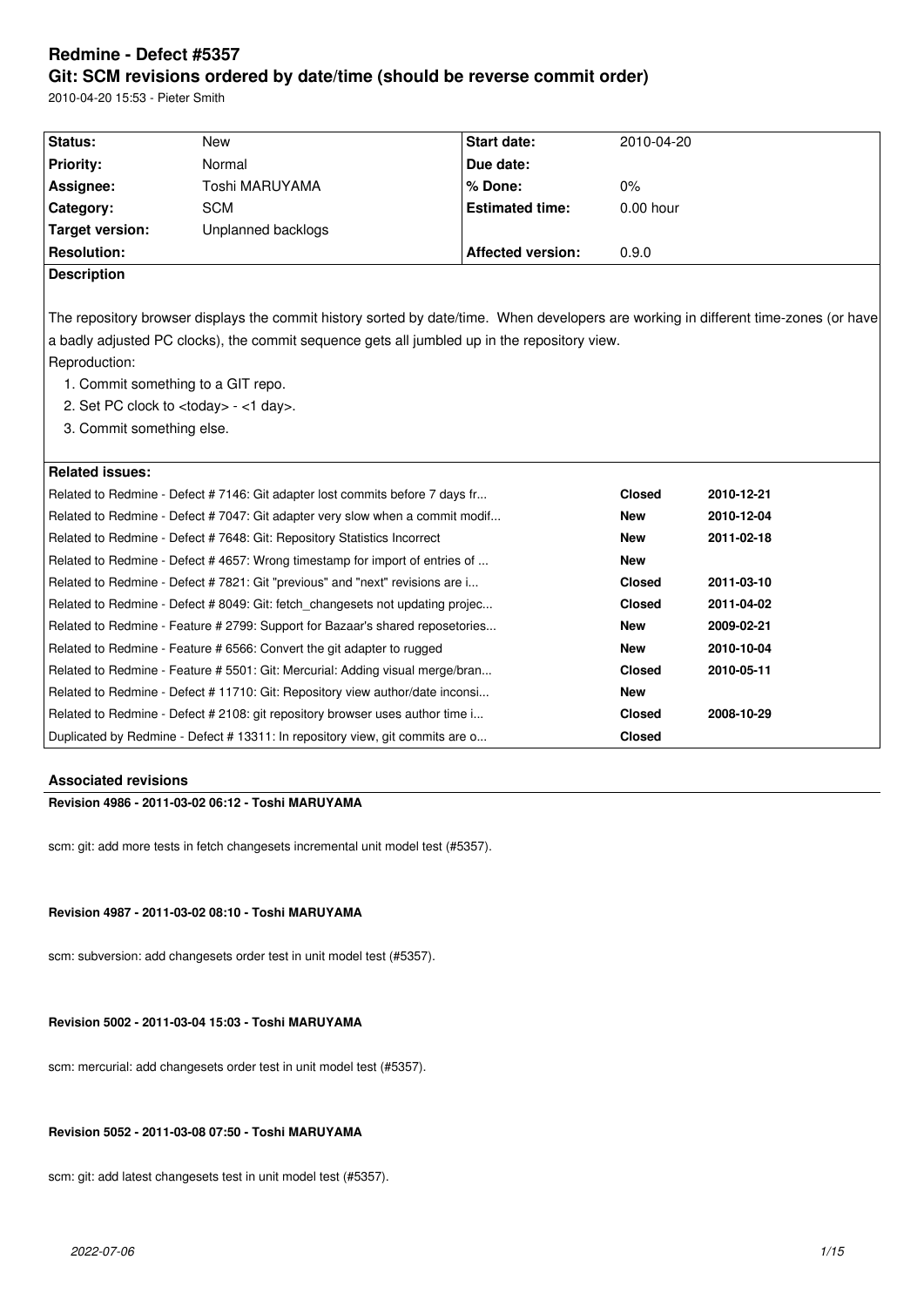#### **Revision 5054 - 2011-03-08 08:06 - Toshi MARUYAMA**

scm: git: add latest changesets limit test in unit model test (#5357).

### **Revision 5055 - 2011-03-08 08:06 - Toshi MARUYAMA**

scm: git: add latest changesets tag test in unit model test (#5357).

#### **Revision 5056 - 2011-03-08 08:06 - Toshi MARUYAMA**

scm: git: add latest changesets branch test in unit model test (#5357).

### **Revision 5067 - 2011-03-08 16:05 - Toshi MARUYAMA**

scm: git: add reverse log test in unit adapter test (#5357).

# **Revision 5073 - 2011-03-10 05:30 - Toshi MARUYAMA**

scm: git: insert revisions to database with reverse commit order (#7821, #5357).

# **Revision 5074 - 2011-03-10 05:31 - Toshi MARUYAMA**

scm: git: add tests for previous and next versions in unit model test (#7821, #5357).

# **Revision 5644 - 2011-05-05 01:38 - Toshi MARUYAMA**

scm: git: add comments of revision order in fetch changesets().

# Related issues. #5357, #6013, #7146, #4773, #4547, #1406, #3449, #3567.

# **Revision 5853 - 2011-05-19 04:16 - Toshi MARUYAMA**

scm: git: set revisions ordering inconsistent in existing database (#5357).

Between version 0.9 r2840 (#1406) and version 1.2 r5073 (#7821, #5357), git revisions are stored as **C-B-A-F-E-D** in database.

#### **Revision 5854 - 2011-05-19 04:16 - Toshi MARUYAMA**

scm: git: add unit model test that revisions ordering is consistent in new database (#5357).

# **Revision 5855 - 2011-05-19 04:17 - Toshi MARUYAMA**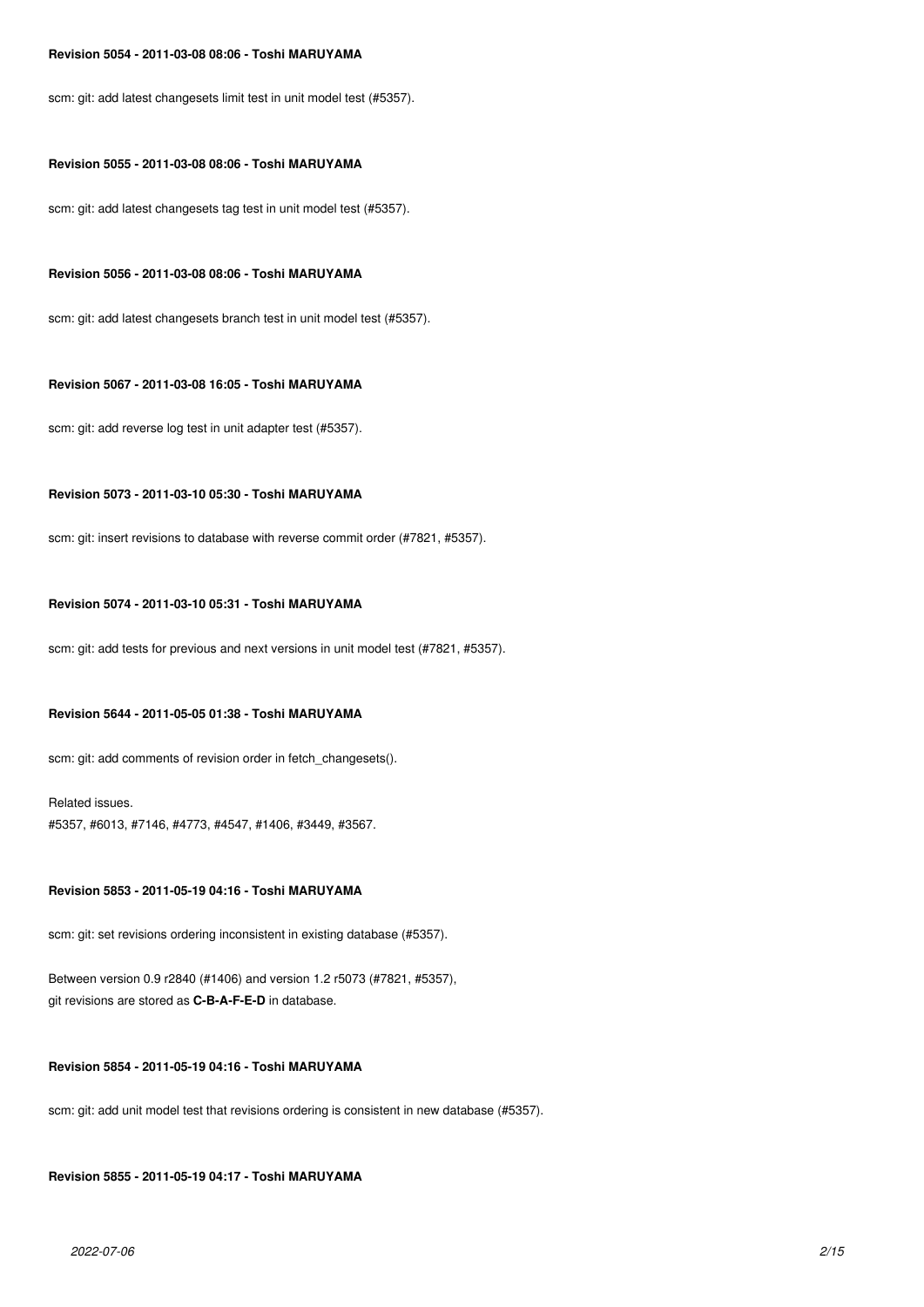scm: git: add unit model test that revisions ordering is inconsistent in existing database (#5357).

#### **Revision 5899 - 2011-05-25 13:33 - Toshi MARUYAMA**

scm: add exception of fetching revisions error in repository model (#5357, #2799, #4741, #8030).

#### **Revision 8898 - 2012-02-17 15:27 - Toshi MARUYAMA**

scm: git: replace "order" at unit model test of fetching from scratch (#5357)

On Rails 3.0.11, this test fails. Revision order of Git and Mercurial is not date/time order.

#### **Revision 8899 - 2012-02-17 15:28 - Toshi MARUYAMA**

scm: git: replace "write\_attribute" at unit model test for database order consistency (#5357)

On Rails 3.0.11, "NoMethodError: private method `write\_attribute'" error raises.

#### **History**

#### **#1 - 2010-04-20 16:40 - Yuya Nishihara**

*- File sort-changesets-by-id.diff added*

Same issue as #3567. "order by date/time" is only valid for centralized system like CVS or Subversion.

I have a patch, attachment:sort-changesets-by-id.diff, to fix this issue, but which is yet well tested.

# **#2 - 2010-04-21 10:30 - Pieter Smith**

*- File sort-changes-by-id-for-git.diff added*

Thanks, but your changeset does appear to solve the problem for a GIT repo. It did however provide me with enough info to solve it myself: attachment:sort-changes-by-id-for-git.diff

It appears that similar changes will have to be applied to ./test/unit/repository\_git\_test.rb as well, but I am not familiar enough with the unit test infrastructure to make these changes.

# **#3 - 2010-04-21 10:32 - Pieter Smith**

Oops, I made a typo: Your changeset does not appear to solve the problem for a GIT repo

#### **#4 - 2010-04-21 12:00 - Pieter Smith**

Crap. attachment:sort-changes-by-id-for-git.diff doesn't work:

1. With the initial fetch, redmine adds the changesets in reverse commit order.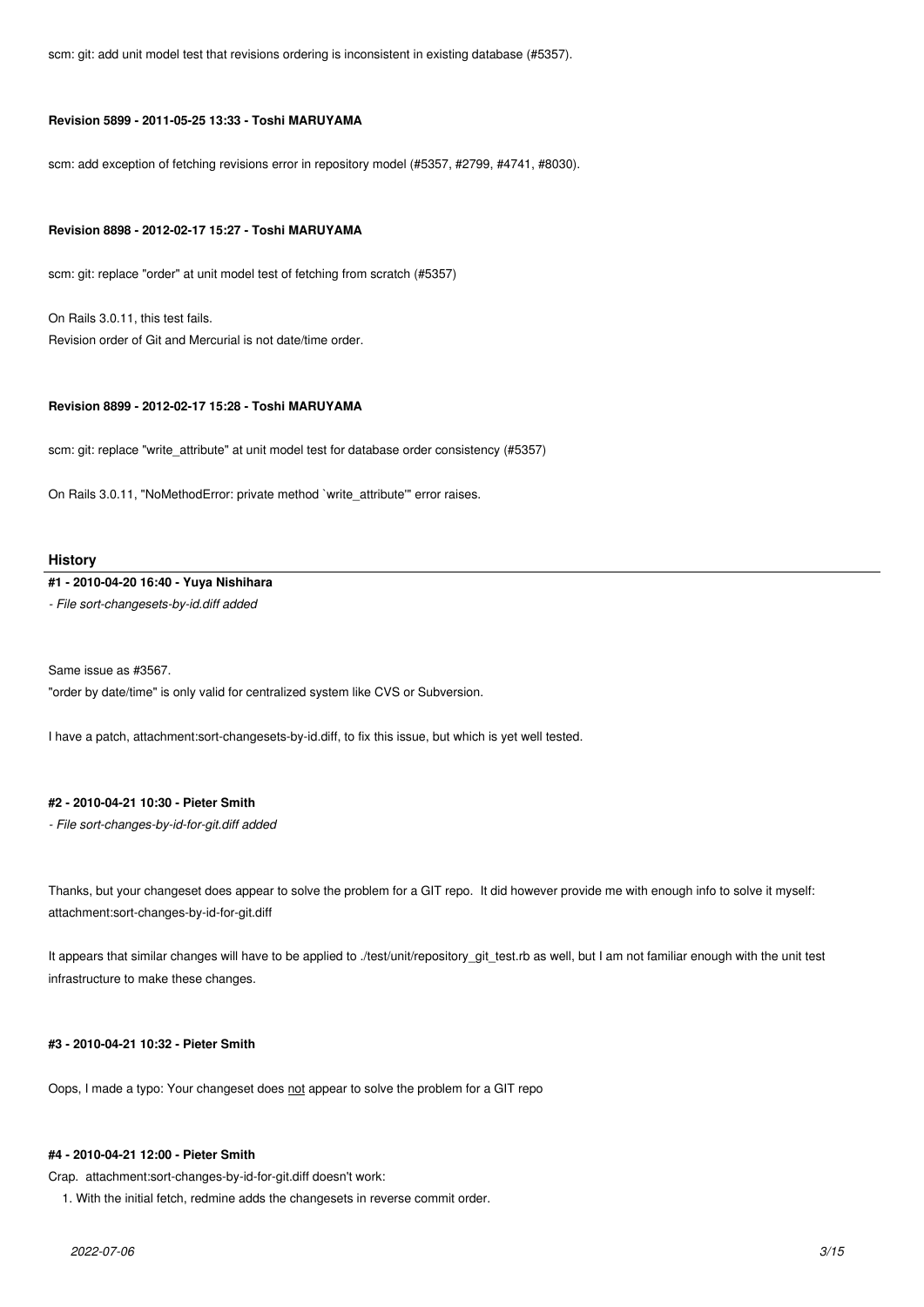- 2. When additional changesets are imported, they are added to the back of the table, also in reverse commit order.
- 3. Sorting by changesets.id therefore results in a discontinuity

I tried to reverse the order with which changesets are added to the database by using the :reverse option of scm.revisions(), but all the other mechanisms use the changesets.committed\_on field to determine if something is new, so new changesets are not imported resulting in changeset fetch deadlocks.

#### **#5 - 2010-04-21 14:36 - Yuya Nishihara**

Hi, I read #2108 and feel the issue is much tangled than Mercurial's (#3567.)

According to git help log, it sorts changes in chronological order, and Redmine also orders by committed on. So how do them become different?

BTW, your information about git really helps me. Thanks! :)

#### **#6 - 2010-04-21 15:41 - Pieter Smith**

Not true. The *git log --help* does not seem to be accurate (and does not make sense either). Here is a clear example of a log pulled from GIT (*git log --date-order* and *git log* produces the same results):

commit 1820eb8224442f04f055cce31f30e1813bbc61c8 Author: Pieter Smith <pieter.smith@eu.omron.com> Date: Tue Apr 20 03:09:01 2010 -0400

Also ignore mongrel rails PID files in ./log

commit 0ff42bcb8069b08c8f558ee1763c96167872a41f Author: Pieter Smith <pieter.smith@eu.omron.com> Date: Wed Apr 21 18:02:58 2010 -0400

 Applied mongrel --prefix use patch: \* http://www.ruby-forum.com/topic/183811

commit 12fb96220972e89f8748d81eb7082de1697b12d8 Author: Pieter Smith <pieter.smith@eu.omron.com> Date: Mon Apr 19 02:46:56 2010 -0400

Added redmine checkout plugin

commit 10406e90f8797dc4299717f1d1260b9976b23c1e Author: Pieter Smith <pieter.smith@eu.omron.com> Date: Mon Apr 19 02:37:15 2010 -0400

 Ignore files directory entirely: \* Allow use of symlinks to place attachments elsewhere

commit 29671188126e774529713847155a57e522f84b4b Author: Pieter Smith <pieter.smith@eu.omron.com> Date: Mon Apr 19 02:33:57 2010 -0400

Added --proj-id-match and --update-only options to reposman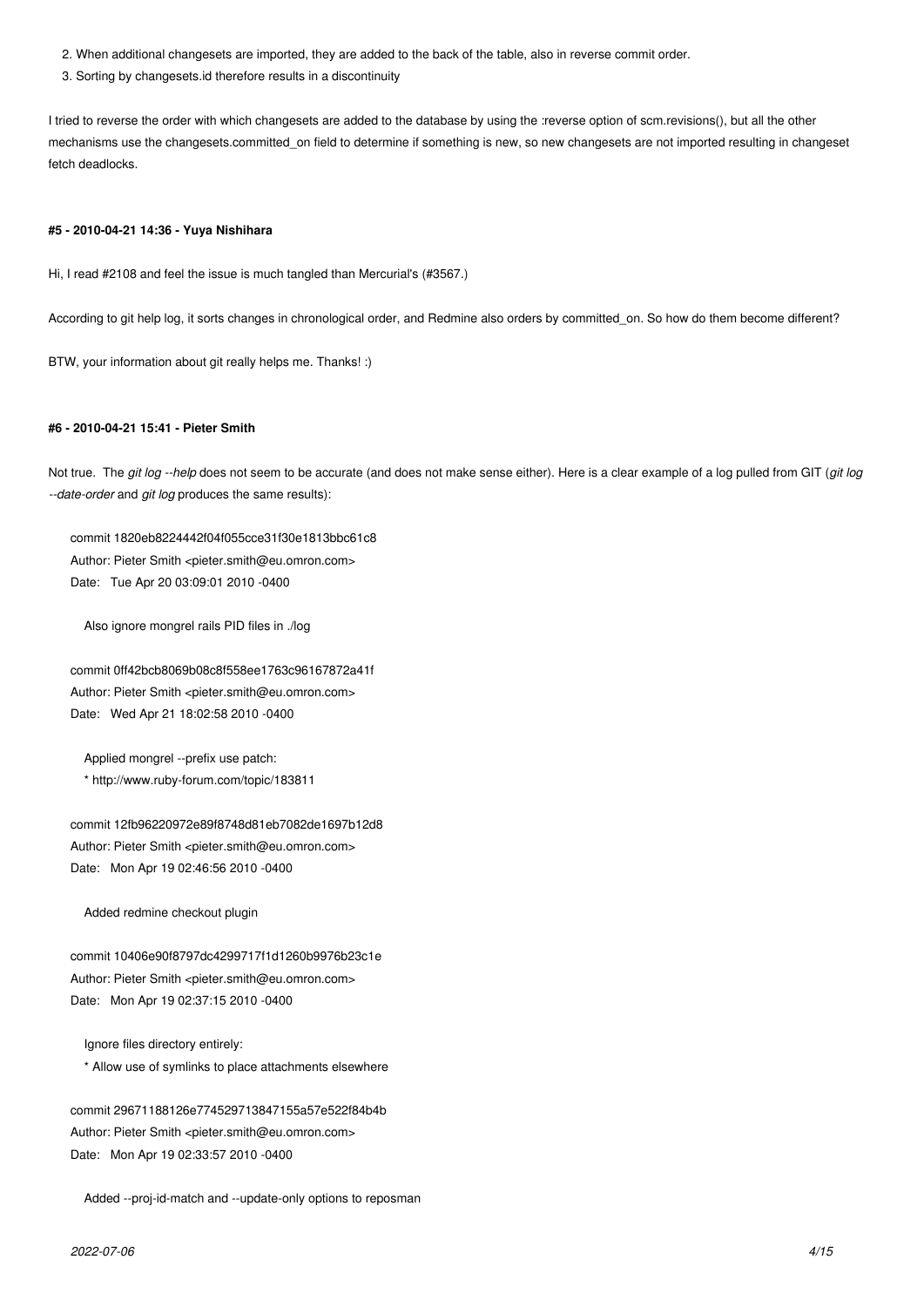commit fc6ccc1ea2593f29fcbbe3d021880b2212b93639 Author: Jean-Philippe Lang <ip\_lang@yahoo.fr> Date: Sun Feb 28 15:12:09 2010 +0000

tagged version 0.9.3

git-svn-id: svn+ssh://rubyforge.org/var/svn/redmine/tags/0.9.3@3515 e93f8b46-1217-0410-a6f0-8f06a7374b81

And the same log in redmine: Redmine\_Repository\_View.JPG

### **#7 - 2010-04-21 15:42 - Pieter Smith**

*- File Redmine\_Repository\_View.JPG added*

And the missing file:

### **#8 - 2010-04-21 17:20 - Yuya Nishihara**

*- File git-changeset-order-workaround.diff added*

Hmm, I'll see it later how git considers, but attachment:git-changeset-order-workaround.diff may partially fix the problem. (though I'm not sure.)

It changes the insertion order to be "ORDER BY id" as possible. (so please run clear\_changesets to regenerate changesets table, and apply also attachment:sort-changesets-by-id.diff patch)

Note: Git backend checks the last 7-day logs everytime calling fetch\_changesets. Then deletes disappeared changesets from database, and finally inserts missing ones.

# **#9 - 2010-04-22 08:56 - Pieter Smith**

### Thank you!

Further testing is needed, but these two patches (attachment:sort-changesets-by-id.diff and attachment:git-changeset-order-workaround.diff) appear to fix the issue. Will this be incorporated in a near-future release, or will I have to patch future versions?

P.S. How should I run clear\_changesets? This didn't work:

@ruby script/runner "Repository.clear\_changesets" -e production

I deleted the contents of the changesets table in the MySQL database to test this, but I would prefer not to circumvent the application by messing with the database.

#### **#10 - 2010-04-22 17:48 - Yuya Nishihara**

Hi, thank you for testing it!

#### Pieter Smith wrote: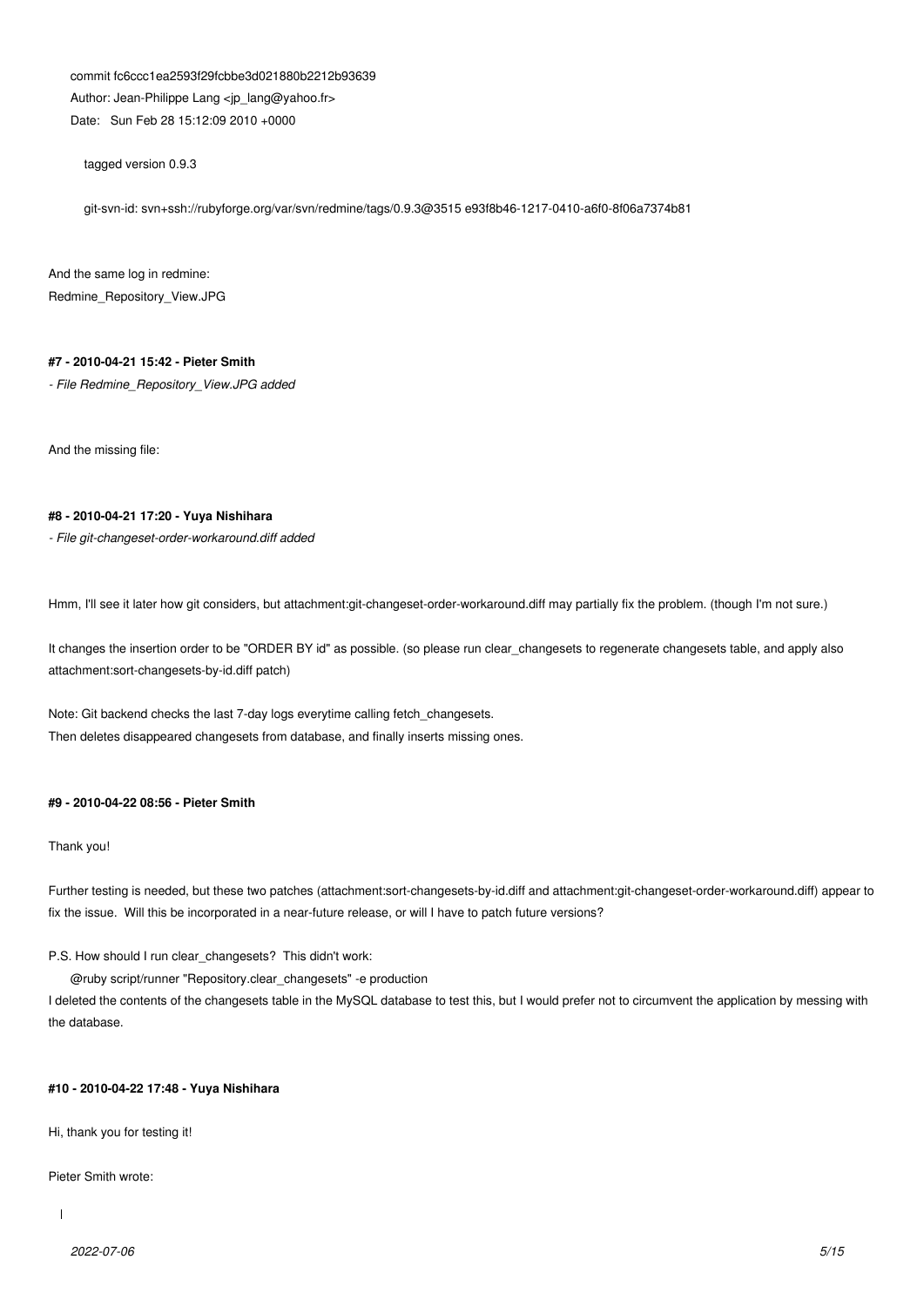*or will I have to patch future versions?*

I'm not sure but since it requires to refetch all changesets, it might be harder to be merged into Redmine release. Anyway, I need to understand more about Git. (I mostly use Mercurial and its Hg-Git extension.)

*P.S. How should I run clear\_changesets?*

Oops! I completely misread the comment of repository/git.rb saying "The repository can still be fully reloaded by calling #clear\_changesets." There seems no way to run it from command-line.

You can regenerate changesets table by: 1. delete repository from settings tab; 2. recreate the same repository, though it's really indirect way. :)

# **#11 - 2010-07-20 08:26 - Toshi MARUYAMA**

FYI: git 1.7 supports "git commit --date DATE". http://www.kernel.org/pub/software/scm/git/docs/RelNotes-1.7.0.txt

# **[#12 - 2010-07-20 10:09 - Pieter Smith](http://www.kernel.org/pub/software/scm/git/docs/RelNotes-1.7.0.txt)**

Interesting... The commit date can be overridden. Not quite sure how it could practically help with the display ordering though. :(

### **#13 - 2010-07-21 14:49 - Toshi MARUYAMA**

I think we can create test repository, unit test and functional test.

- source:tags/1.0.0/test/fixtures/repositories/git\_repository.tar.gz
- source:tags/1.0.0/test/unit/repository\_git\_test.rb
- source:tags/1.0.0/test/functional/repositories\_git\_controller\_test.rb

# **#14 - 2010-07-21 15:45 - Pieter Smith**

If you need any assistance, I'd be glad to help.

# **#15 - 2010-07-21 16:02 - Toshi MARUYAMA**

Yuya is working now. Please see http://www.redmine.org/issues/4455#note-123 and http://www.redmine.org/issues/4455#note-130.

#### **#16 - 2010-[07-21 16:56 - Yuya Nishihara](http://www.redmine.org/issues/4455#note-123)**

Toshi MARUYAMA wrote:

*Yuya is working now. Please see http://www.redmine.org/issues/4455#note-123 and http://www.redmine.org/issues/4455#note-130.*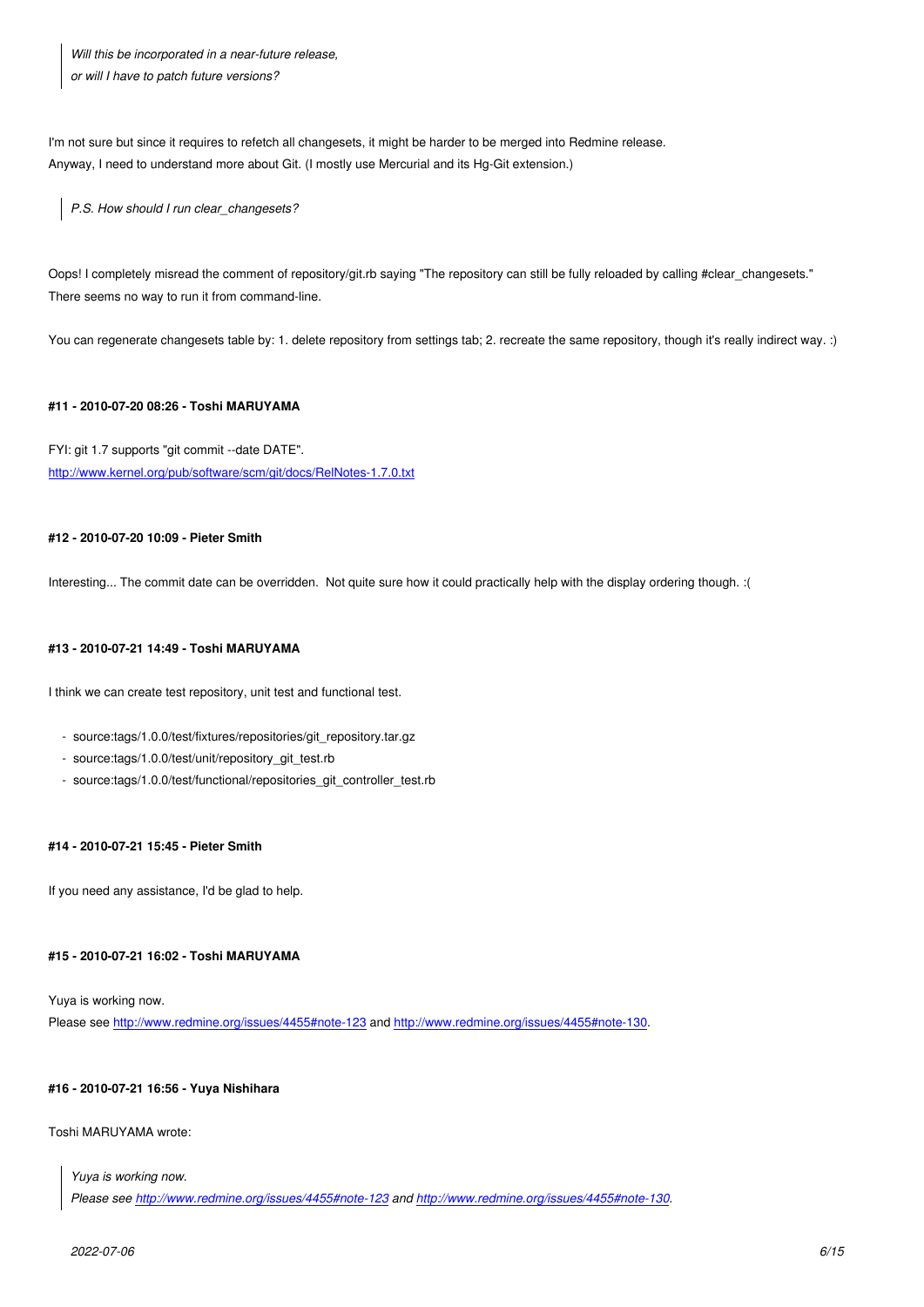Ah, but I've just tried minimizing the impact of #4455 patch, to make a difference *only to mercurial backend*. ;)

As I said before, my workaround patch for git requires database regeneration. I'm not sure how the maintainers and redmine+git users think, though, it sounds awful to me.

#### **#17 - 2010-09-10 02:40 - Toshi MARUYAMA**

There is a patch for time-zone of git adapter at #6346.

### **#18 - 2010-09-10 09:19 - Felix Schäfer**

Toshi MARUYAMA wrote:

*There is a patch for time-zone of git adapter at #6346.*

No, this is not related. The problem here is that redmine assumes "younger" revisions to be the "newest", which isn't the case with git. The commit date in git is just metadata, it's neither authoritative nor an indication of the ordering of the revisions. The revision order in git is provided only by the linked list nature of revisions, i.e. a revision holds a reference to its parent revision, which in turn holds a reference to its parent, and so on.

This discrepancy between "redmine assumes commit dates in consecutive commits always increases" and "the commit date in git is just metadata" is I think the problem, but that's one that will take more work than "just" fixing the git adapter.

# **#19 - 2010-09-18 11:33 - Toshi MARUYAMA**

Toshi MARUYAMA wrote:

*FYI: git 1.7 supports "git commit --date DATE". http://www.kernel.org/pub/software/scm/git/docs/RelNotes-1.7.0.txt*

Git [has a AuthorDate and CommitDate.](http://www.kernel.org/pub/software/scm/git/docs/RelNotes-1.7.0.txt)

- #2108
- Pro Git Maintaining a Project

"--date" option changes AuthorDate.

AuthorDate [and CommitDate can](http://progit.org/book/ch5-3.html) be changed by GIT\_AUTHOR\_DATE and GIT\_COMMITTER\_DATE environment variables.

\$ GIT\_AUTHOR\_DATE="1990-01-01 00:00:00 +0100" \ GIT\_COMMITTER\_DATE="2000-01-01 00:00:00 -0500" \ git commit -a -m "test."

\$ git log --pretty=fuller -n1 | cat commit da940a9ed13807bddc63b7bf5c295291d1a7f6ba Author: Toshi MARUYAMA <XXXXXXXXXXXX> AuthorDate: Mon Jan 1 00:00:00 1990 +0100 Commit: Toshi MARUYAMA <XXXXXXXXXXXX>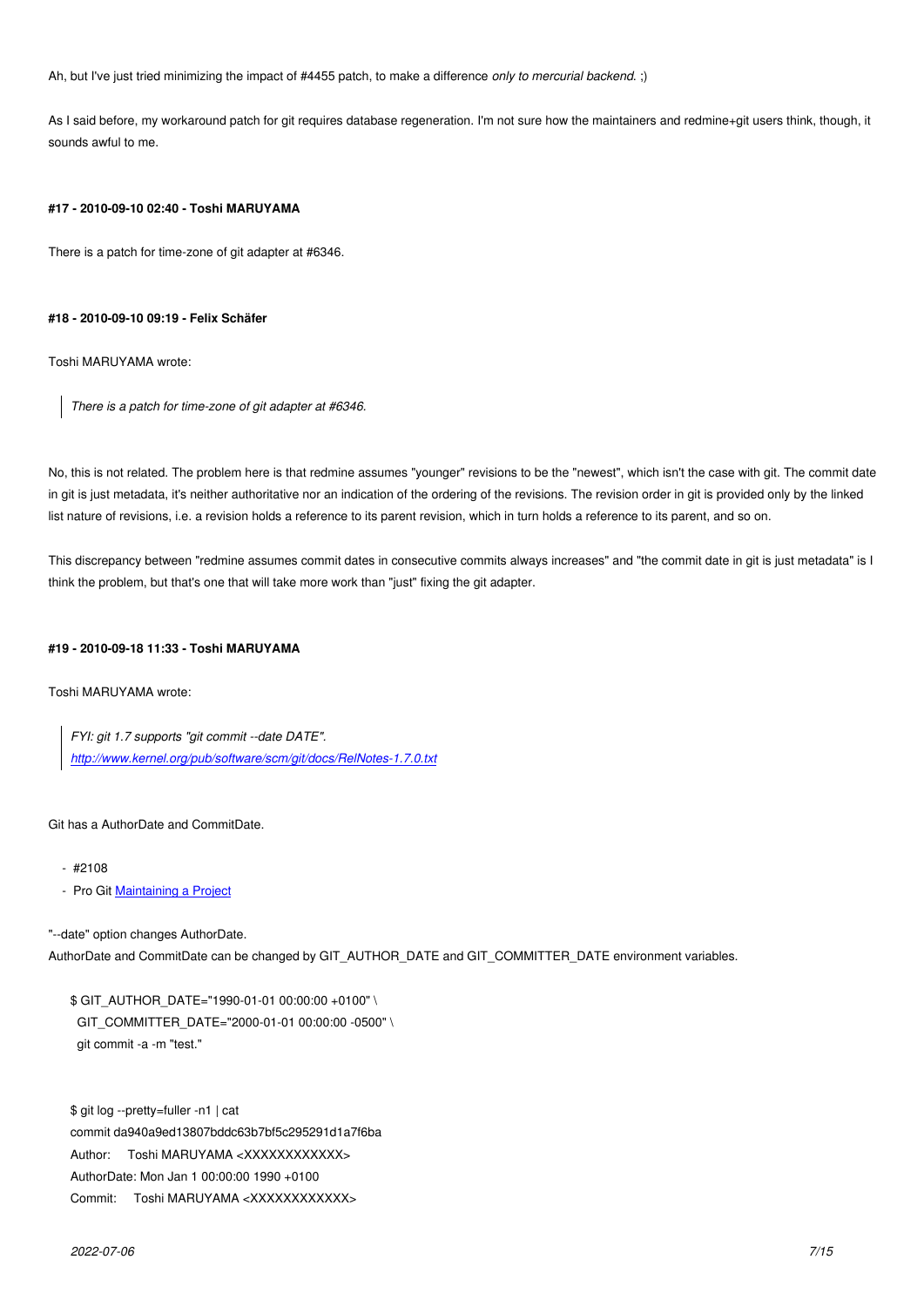test.

#### **#20 - 2010-09-22 15:00 - Toshi MARUYAMA**

*- File git-rebase.png added*

git rebase changes CommitDate and keeps AuthorDate.

\$ git log --graph --all --pretty=fuller -n2

\* commit 585b4abad53aa65fd6bf6109ef6e7ffdd06808a8

| Author: Toshi MARUYAMA <XXXXXXXXXX>

| AuthorDate: Wed Sep 22 21:26:24 2010 +0900

| Commit: Toshi MARUYAMA <XXXXXXXXXX>

| CommitDate: Wed Sep 22 21:26:24 2010 +0900

|

|

| test01.

| \* commit d0331012c8ac9c3c588723547a98695d77ae013a

|/ Author: Toshi MARUYAMA <XXXXXXXXXX>

| AuthorDate: Wed Sep 22 21:24:08 2010 +0900

| Commit: Toshi MARUYAMA <XXXXXXXXXX>

| CommitDate: Wed Sep 22 21:24:08 2010 +0900

|

| test00.

\$ git checkout d0331012c8ac9c3c588723547a98695d77ae013a \$ git rebase 585b4abad53aa65fd6bf6109ef6e7ffdd06808a8

\$ git log --graph --all --pretty=fuller -n2

\* commit 1809eacbcd8844fab5df80fcd95a7f7315a0c6c4

| Author: Toshi MARUYAMA <XXXXXXXXXX>

| AuthorDate: Wed Sep 22 21:24:08 2010 +0900

| Commit: Toshi MARUYAMA <XXXXXXXXXX>

| CommitDate: Wed Sep 22 21:35:52 2010 +0900

| test00.

|

|

\* commit 585b4abad53aa65fd6bf6109ef6e7ffdd06808a8

| Author: Toshi MARUYAMA <XXXXXXXXXX>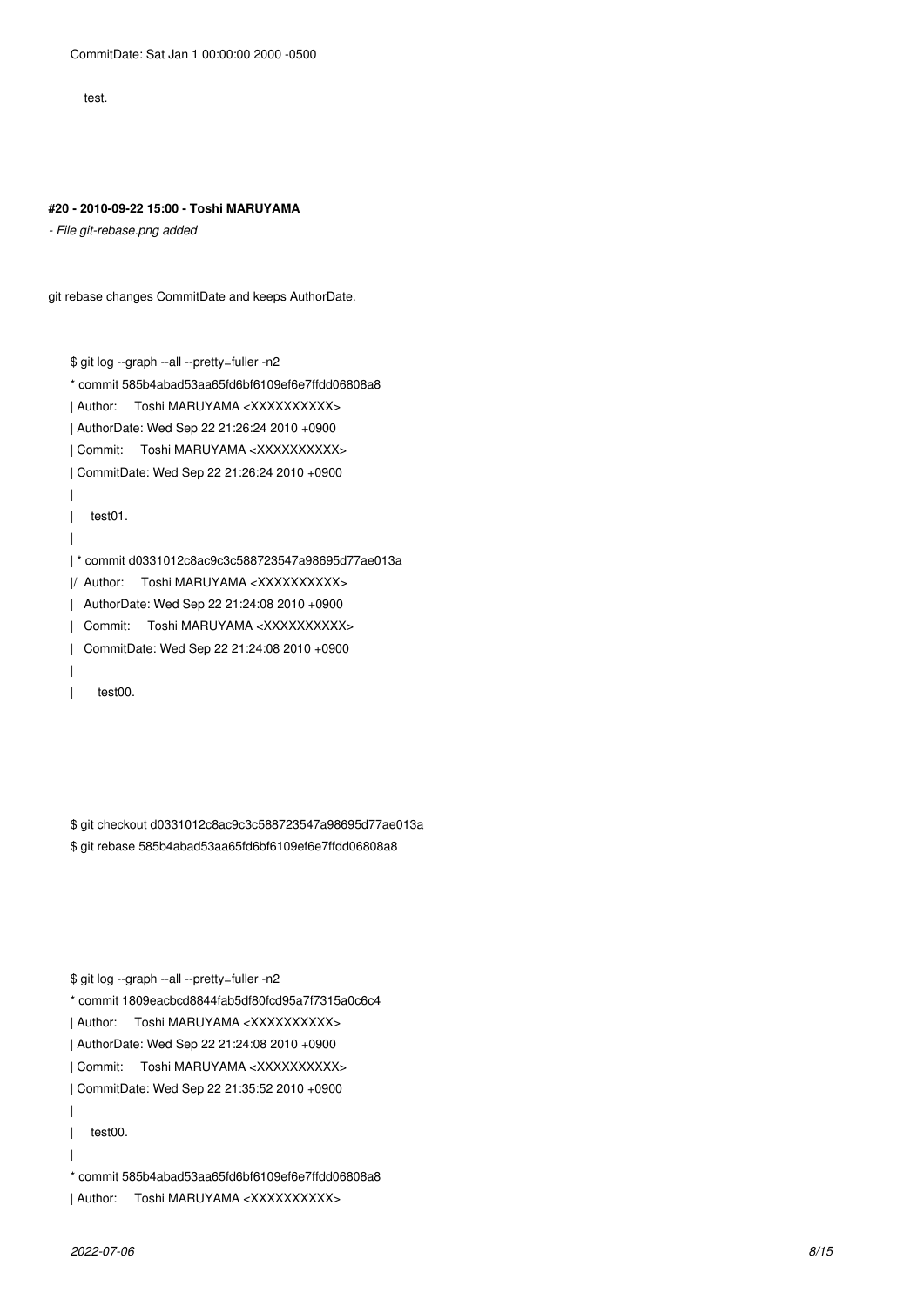| ~~~~~~~<br><del>,,,,,,,,,,,</del> ,<br>ww<br>טו ורועו |
|-------------------------------------------------------|
| CommitDate: Wed Sep 22 21:26:24 2010 +0900            |
|                                                       |
| test01.                                               |
|                                                       |
|                                                       |
|                                                       |

\$ git log --graph --all -n2

- \* commit 1809eacbcd8844fab5df80fcd95a7f7315a0c6c4
- | Author: Toshi MARUYAMA <XXXXXXXXXX>
- | Date: Wed Sep 22 21:24:08 2010 +0900
- |
- | test00.
- |
- \* commit 585b4abad53aa65fd6bf6109ef6e7ffdd06808a8
- | Author: Toshi MARUYAMA <XXXXXXXXXX>
- | Date: Wed Sep 22 21:26:24 2010 +0900
- |
- | test01.

### **#21 - 2010-09-23 16:57 - Toshi MARUYAMA**

- *File git-order-new.diff added*
- *File git-order-before.png added*
- *File git-order-after.png added*

Yuya Nishihara wrote:

*Toshi MARUYAMA wrote:*

*Yuya is working now.*

*Please see http://www.redmine.org/issues/4455#note-123 and http://www.redmine.org/issues/4455#note-130.*

*Ah, but I've just tried minimizing the impact of #4455 patch, to make a difference only to mercurial backend*. ;)

*As I said before, my workaround patch for git requires database regeneration. I'm not sure how the maintainers and redmine+git users think, though, it sounds awful to me.*

I referred Yuya's mercurial implementation , then I implement ordering only for git.

I pushed to my g[ithub and I attach a new p](http://bitbucket.org/yuja/redmine-mq-issue4455/src/a7f2ec8a9198/hg-changeset-order.patch#cl-22)atch.

- http://github.com/marutosi/redmine/commits/git-order
- http://github.com/marutosi/redmine/commits/6806ea5af21e75fc1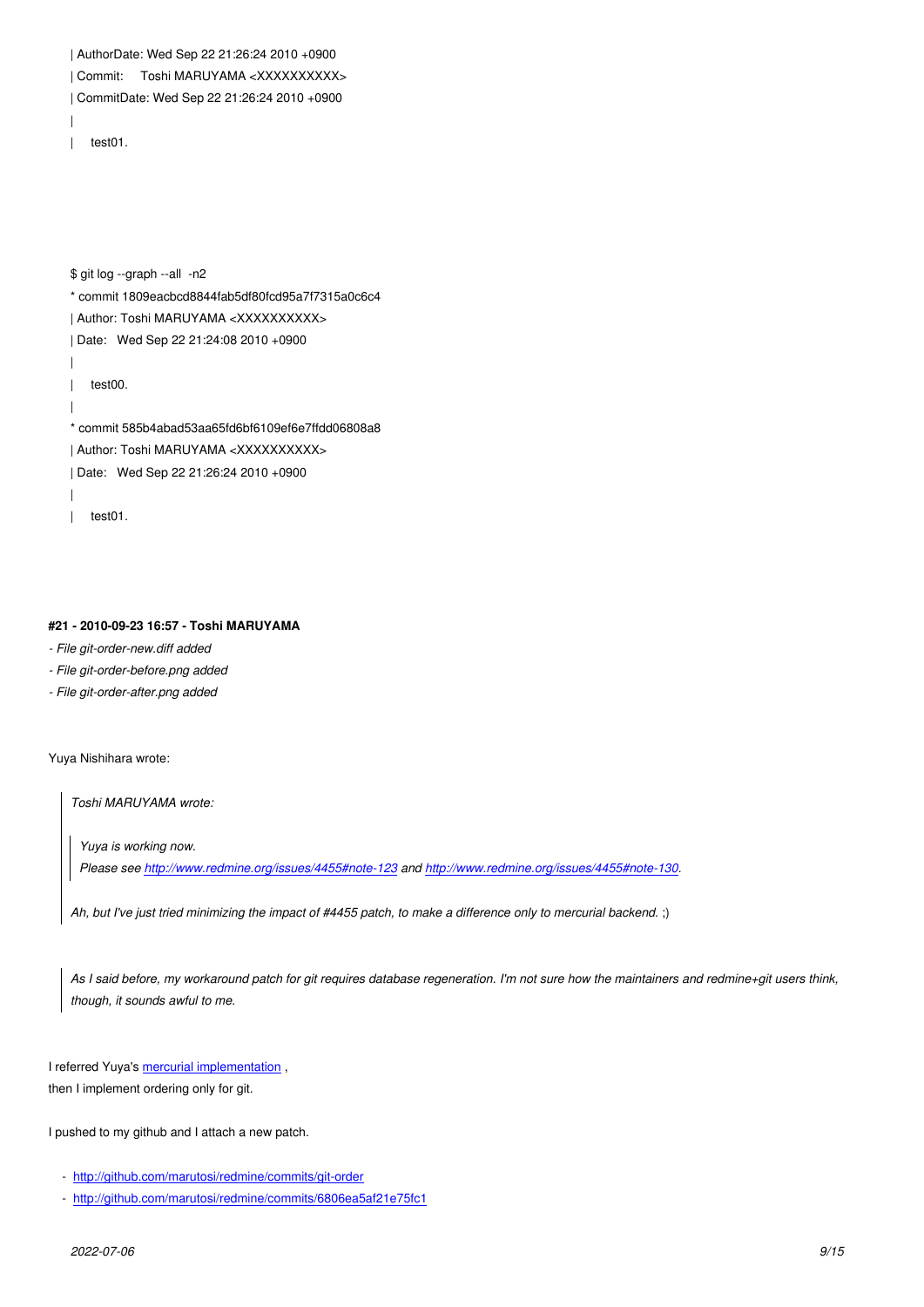- http://github.com/marutosi/redmine\_test\_git\_repository/commits/marutosi00
- http://github.com/marutosi/redmine\_test\_git\_repository/commits/ce4e78fcffa81e538

[\\$ git log --graph --pretty=fuller -n3 | cat](http://github.com/marutosi/redmine_test_git_repository/commits/ce4e78fcffa81e538) \* commit ce4e78fcffa81e538ad3ef41065a285da462c94c | Author: Toshi MARUYAMA <XXXXXXXX> | AuthorDate: Wed Jul 11 00:00:00 1990 +0100 | Commit: Toshi MARUYAMA <XXXXXXXX> | CommitDate: Sun Jul 11 00:00:00 2010 -0500 | | date test 3. | \* commit 8312fa08b40540b0b301241a6a6b032fac08d3f3 | Author: Toshi MARUYAMA <XXXXXXXX> | AuthorDate: Tue Jul 10 00:00:00 1990 +0100 | Commit: Toshi MARUYAMA <XXXXXXXX> | CommitDate: Sat Jul 10 00:00:00 2010 -0500 | | date test 2. | \* commit 3329c803bc79b6657660b7e045a8d08802ca32f7 | Author: Toshi MARUYAMA <XXXXXXXX> | AuthorDate: Thu Jul 12 00:00:00 1990 +0100 | Commit: Toshi MARUYAMA <XXXXXXXX> | CommitDate: Mon Jul 12 00:00:00 2010 -0500 | | date test 1. \$ git log --graph -n3 | cat \* commit ce4e78fcffa81e538ad3ef41065a285da462c94c | Author: Toshi MARUYAMA <XXXXXXXX> | Date: Wed Jul 11 00:00:00 1990 +0100 | | date test 3. | \* commit 8312fa08b40540b0b301241a6a6b032fac08d3f3 | Author: Toshi MARUYAMA <XXXXXXXX> | Date: Tue Jul 10 00:00:00 1990 +0100 | | date test 2. | \* commit 3329c803bc79b6657660b7e045a8d08802ca32f7 | Author: Toshi MARUYAMA <XXXXXXXX> | Date: Thu Jul 12 00:00:00 1990 +0100 | | date test 1.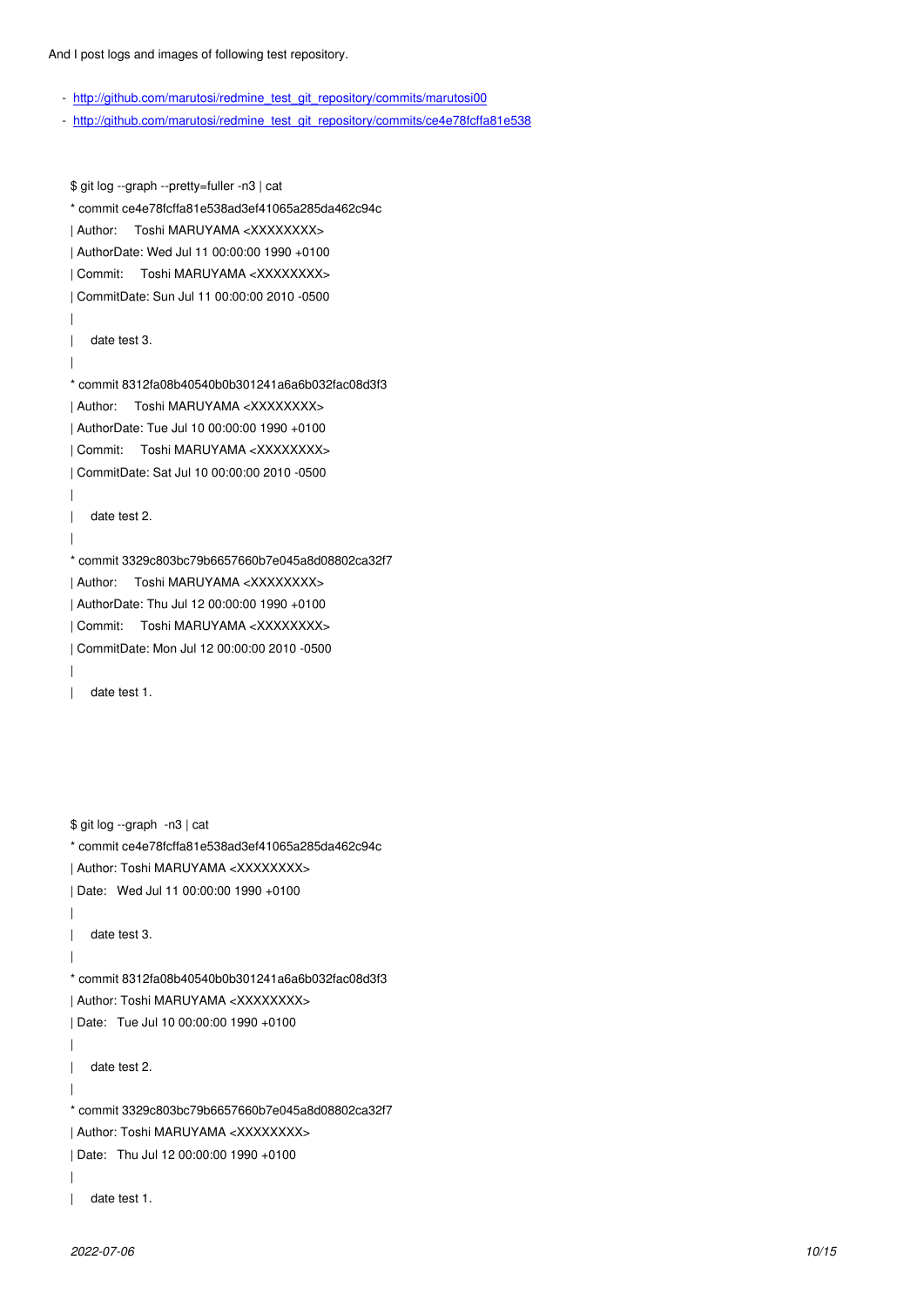#### **#22 - 2010-09-23 19:18 - Felix Schäfer**

I hate to quote myself, but:

Felix Schäfer wrote:

*The revision order in git is provided only by the linked list nature of revisions, i.e. a revision holds a reference to its parent revision, which in turn holds a reference to its parent, and so on.*

So they are ordered by database insertion instead of commit date, still a workaround rather than a solution.

(and don't get me wrong: I appreciate the work you do here, but I think it goes in the wrong direction)

# **#23 - 2010-09-24 01:23 - Toshi MARUYAMA**

Felix Schäfer wrote:

*(and don't get me wrong: I appreciate the work you do here, but I think it goes in the wrong direction)*

I think better solution for DVCS is creating new tables for DAG .

Please see http://www.redmine.org/issues/4773#note-18 .

### **#24 - 2010-[09-28 14:50 - Toshi MARUYAMA](http://www.redmine.org/issues/4773#note-18)**

*- File rebase-multi-revs-before.png added*

*- File rebase-multi-revs-after.png added*

Rebased multi revisions CommitDate changed same time. So, ordering with CommitDate is strange.

I pushed these revisions to my github.

- http://github.com/marutosi/redmine\_test\_git\_repository/commits/rebase-test-00

- http://github.com/marutosi/redmine\_test\_git\_repository/commits/57a99e05c3ef7bfd43c87

[\\$ git log --graph --all --pretty=fuller -n 3 | cat](http://github.com/marutosi/redmine_test_git_repository/commits/rebase-test-00)

[\\* commit c65291727d4d674f0ea4796a8a666cf6817494dc](http://github.com/marutosi/redmine_test_git_repository/commits/57a99e05c3ef7bfd43c87)

| Author: Toshi MARUYAMA <marutosijp2@foo.bar>

| AuthorDate: Tue Sep 28 20:32:19 2010 +0900

| Commit: Toshi MARUYAMA <marutosijp2@foo.bar>

| CommitDate: Tue Sep 28 20:32:19 2010 +0900

- |
- | rebase test 10.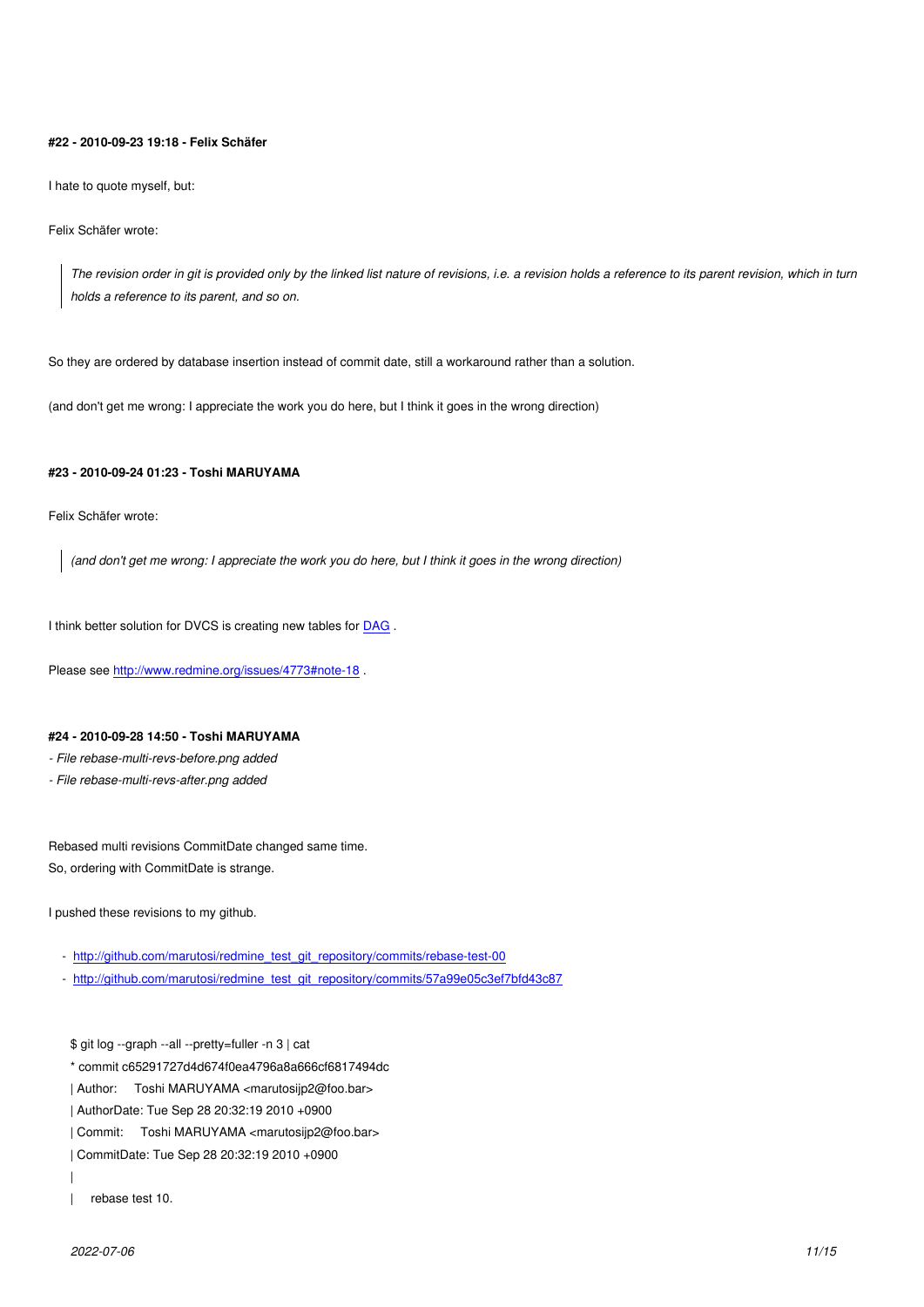| | \* commit de31c2ab3b20188b2b09e168026805688d65ef65 | | Author: Toshi MARUYAMA <marutosijp2@foo.bar> | | AuthorDate: Tue Sep 28 20:28:42 2010 +0900 | | Commit: Toshi MARUYAMA <marutosijp2@foo.bar> | | CommitDate: Tue Sep 28 20:28:42 2010 +0900  $| |$ | | rebase test 01.  $| |$ | \* commit 27a6e34d47c90d632bd2207fb812c8eb49107923 |/ Author: Toshi MARUYAMA <marutosijp2@foo.bar> | AuthorDate: Tue Sep 28 20:28:19 2010 +0900 | Commit: Toshi MARUYAMA <marutosijp2@foo.bar> | CommitDate: Tue Sep 28 20:28:19 2010 +0900 | | rebase test 00.

\$ git checkout de31c2ab3b20188b2b09e168026805688d65ef65 \$ git rebase c65291727d4d674f0ea4796a8a666cf6817494dc

\$ git log --graph --all --pretty=fuller -n3 | cat \* commit 57a99e05c3ef7bfd43c87146f728e51665234a28 | Author: Toshi MARUYAMA <marutosijp2@foo.bar> | AuthorDate: Tue Sep 28 20:28:42 2010 +0900 | Commit: Toshi MARUYAMA <marutosijp2@foo.bar> | CommitDate: Tue Sep 28 20:39:11 2010 +0900 | | rebase test 01. | \* commit dd6129a06b9a38d7d8a80e140cf804d5c76e0e3b | Author: Toshi MARUYAMA <marutosijp2@foo.bar> | AuthorDate: Tue Sep 28 20:28:19 2010 +0900 | Commit: Toshi MARUYAMA <marutosijp2@foo.bar> | CommitDate: Tue Sep 28 20:39:11 2010 +0900 | | rebase test 00. | \* commit c65291727d4d674f0ea4796a8a666cf6817494dc | Author: Toshi MARUYAMA <marutosijp2@foo.bar> | AuthorDate: Tue Sep 28 20:32:19 2010 +0900 | Commit: Toshi MARUYAMA <marutosijp2@foo.bar> | CommitDate: Tue Sep 28 20:32:19 2010 +0900 |

| rebase test 10.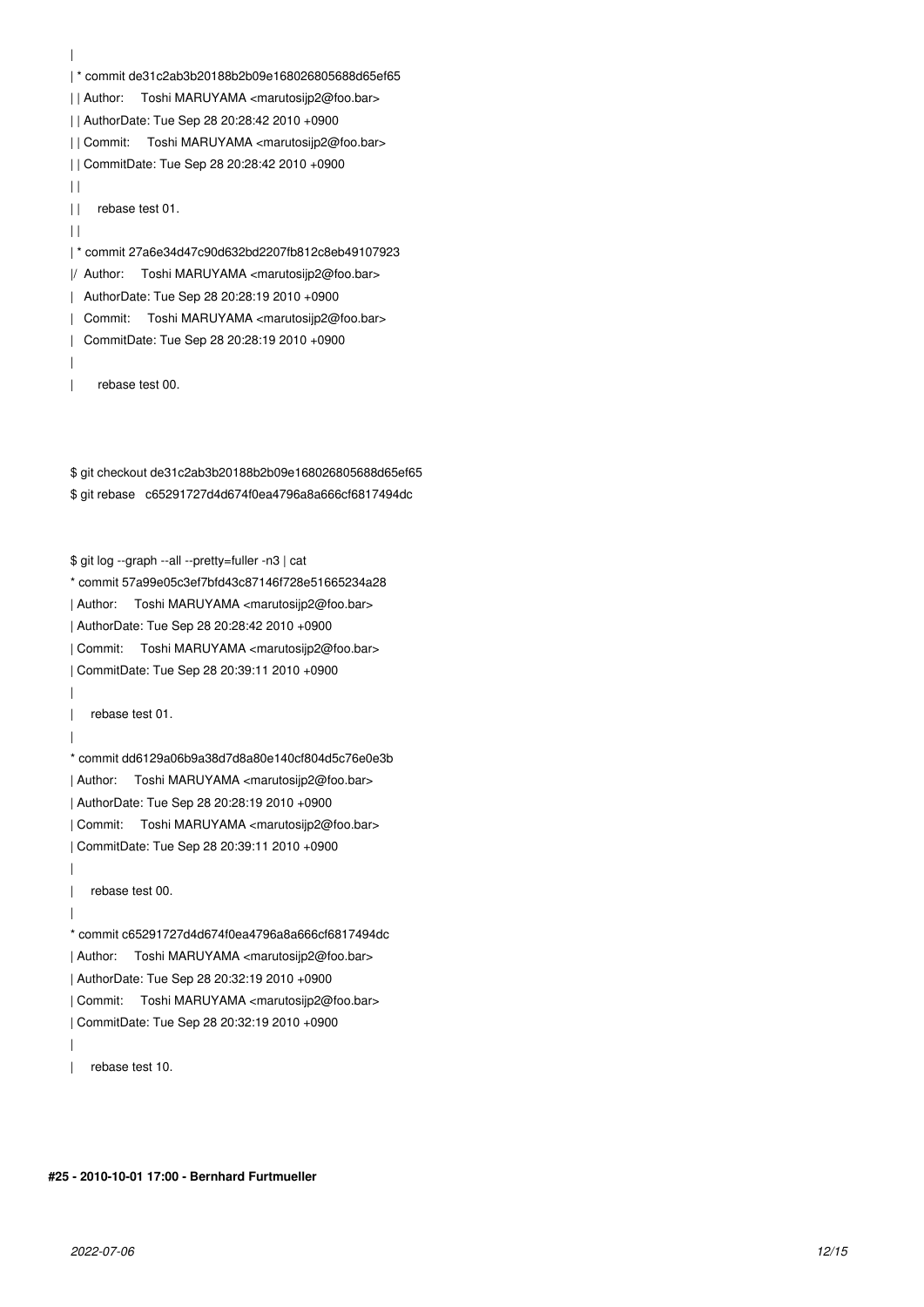FROM UPSTREAM REBASE. I'm not sure if this could be fixed in redmine with reasonable efforts.

### **#26 - 2010-10-02 00:40 - Toshi MARUYAMA**

Bernhard Furtmueller wrote:

*I'm far away being a git expert but I think rebasing on a public "offical" repository is evil anyway.*

Yes. In Git and Mercurial, rebasing and history editing on **public** repository is rare case. But, rebaseing and history editing on **private** repository and pushing these revisions to **public** repository is popular. Please see http://www.redmine.org/issues/4455#note-146.

# **#27 - 2011-02-08 01:59 - Toshi MARUYAMA**

*- Priority ch[anged from High to Normal](http://www.redmine.org/issues/4455#note-146)*

#### **#28 - 2011-02-08 02:01 - Toshi MARUYAMA**

*- Subject changed from SCM revisions ordered by date/time (should be reverse commit order) to Git: SCM revisions ordered by date/time (should be reverse commit order)*

#### **#29 - 2011-02-08 02:14 - Toshi MARUYAMA**

*- File git-rebase-20110208.png added*

These are https://github.com/edavis10/chiliproject/tree/ticket/master/30-upstream-code-review image and log.

Eric seemed to rebase or cherry-pick. Latest Co[mmitDate changed "Sat Feb 5 21:08:10 2011 -0800".](https://github.com/edavis10/chiliproject/tree/ticket/master/30-upstream-code-review)

```
git-rebase-20110208.png
```

```
$ git log --graph -b br-chili-eric --pretty=fuller -n3 | cat
* commit dc016d226d1afce84aa7ea478434c7064e5d13f1
| Author: Jean-Philippe Lang
| AuthorDate: Thu Dec 23 10:04:08 2010 +0000
| Commit: Eric Davis
| CommitDate: Sat Feb 5 21:08:10 2011 -0800
| 
| Set VERSION to 1.0.5.
| 
| git-svn-id: svn+ssh://rubyforge.org/var/svn/redmine/trunk@4568 e93f8b46-1217-0410-a6f0-8f06a7374b81
| 
* commit 3659b7164c6f15971bfd5a7384fa517f5248e8c0
| Author: Jean-Philippe Lang
| AuthorDate: Thu Dec 23 10:03:32 2010 +0000
| Commit: Eric Davis
| CommitDate: Sat Feb 5 21:07:14 2011 -0800
| 
| Updated INSTALL for 1.0.5
|
```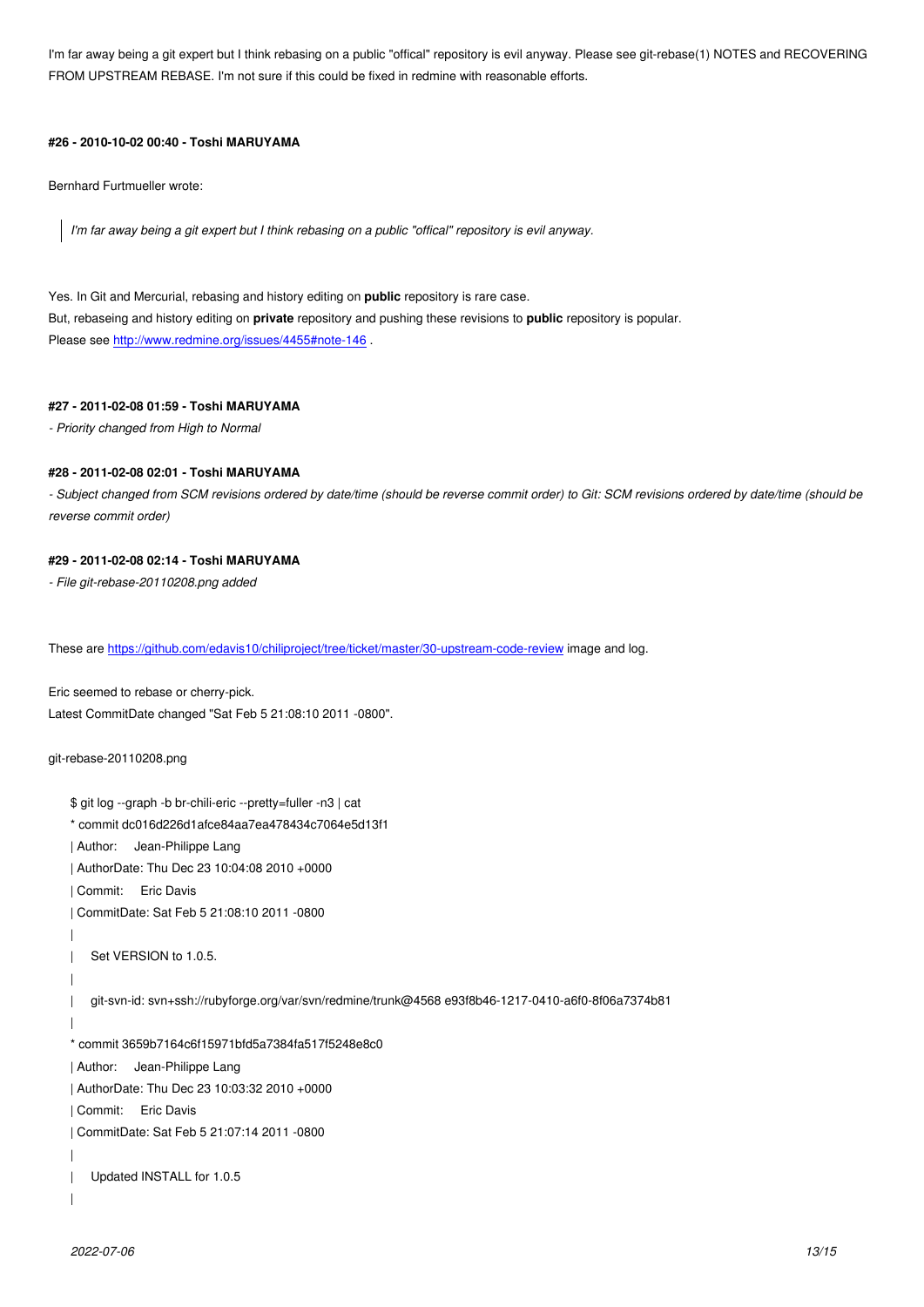| \* commit 7d152dd51635e2e19edb0c55b0cb2cad98ad17da | Author: Jean-Philippe Lang | AuthorDate: Thu Dec 23 10:02:08 2010 +0000 | Commit: Eric Davis | CommitDate: Sat Feb 5 21:07:07 2011 -0800 | | Updated CHANGELOG for 1.0.5 | | git-svn-id: svn+ssh://rubyforge.org/var/svn/redmine/trunk@4566 e93f8b46-1217-0410-a6f0-8f06a7374b81

### **#30 - 2011-03-02 06:06 - Toshi MARUYAMA**

*- Assignee set to Toshi MARUYAMA*

### **#31 - 2011-03-10 04:31 - Toshi MARUYAMA**

*- Affected version (unused) changed from 0.9.3 to 0.9.0*

*- Affected version changed from 0.9.3 to 0.9.0*

# **#32 - 2011-03-10 05:39 - Toshi MARUYAMA**

- *File sort-changes-by-id-for-git-r5074.diff added*
- *Assignee deleted (Toshi MARUYAMA)*

This is a patch for r5074 .

# **#33 - 2011-05-27 13:36 - Toshi MARUYAMA**

*- File chili-pdf-issue-61.png added*

https://www.chiliproject.org/projects/chiliproject/repository/show?rev=69bad846048e6b854cda272e2701771f26172234

chili-pdf-issue-61.png

# **#34 - 2011-06-05 09:26 - Toshi MARUYAMA**

*- Assignee set to Toshi MARUYAMA*

*- Target version set to 1.3.0*

# **#35 - 2011-08-26 04:21 - Toshi MARUYAMA**

*- Target version deleted (1.3.0)*

### **#36 - 2011-08-26 04:23 - Toshi MARUYAMA**

*- Target version set to Unplanned backlogs*

| ------                          |           |            |                |
|---------------------------------|-----------|------------|----------------|
| sort-changesets-by-id.diff      | 2.43 KB   | 2010-04-20 | Yuya Nishihara |
| sort-changes-by-id-for-git.diff | 836 Bytes | 2010-04-21 | Pieter Smith   |
| Redmine Repository View.JPG     | 122 KB    | 2010-04-21 | Pieter Smith   |

**Files**